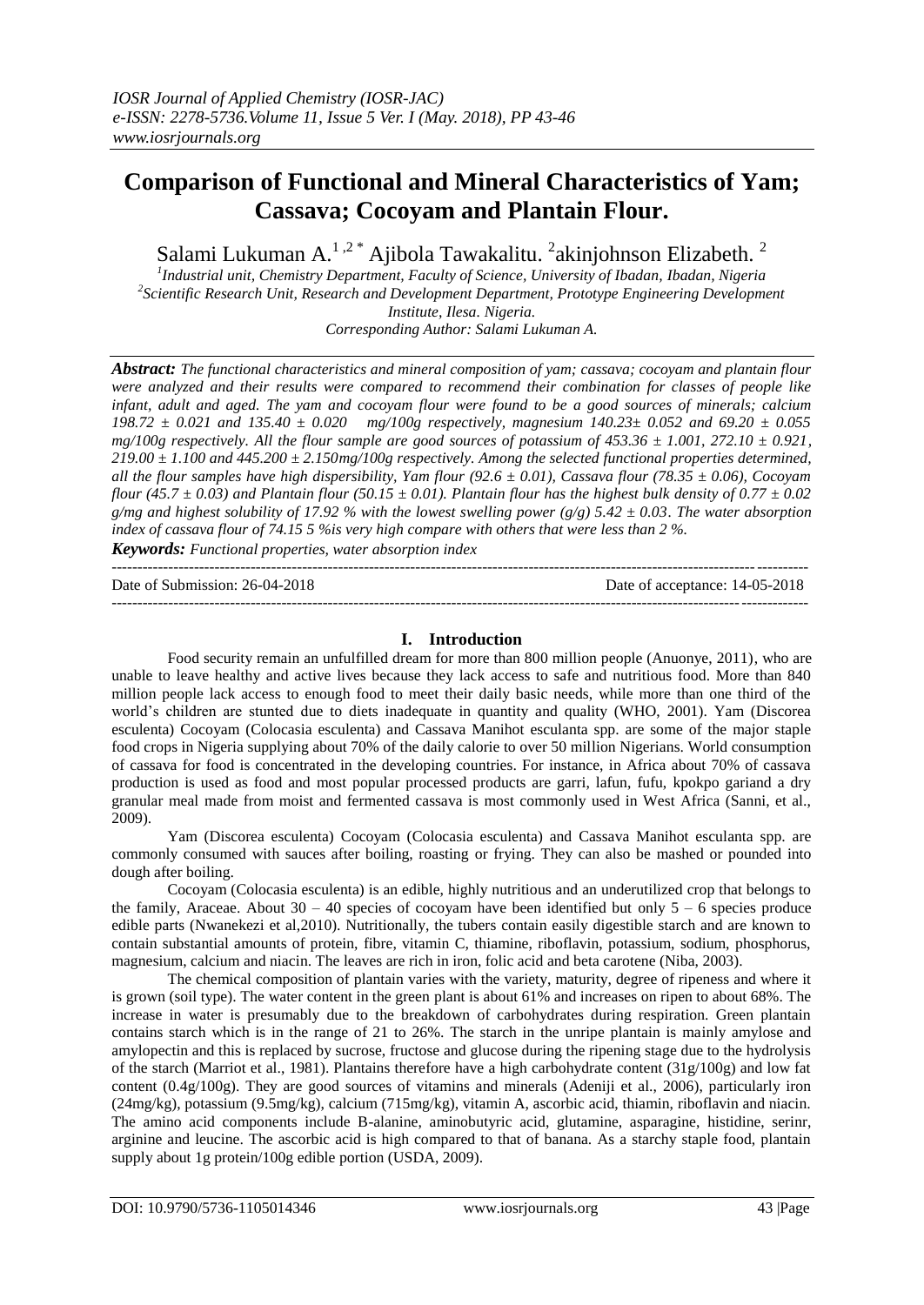This study, therefore, investigates the nutritional qualities of the powdered yam, cassava, cocoyam and plantain for the purpose of comparison and recommend the adequate and appropriate nutrients for different classes of people like infant, adult and aged.

# **II. Materials and Methods**

Matured tubers of yam, cocoyam and cassava together with a matured bunch of plantain were purchased / sourced from Kajola market in Osun state.

## 2.1 Production of yam; cassava and cocoyam flour (Elubo)

The tubers were washed with clean water to remove adhering soil and other undesirable materials. The tubers were then hand-peeled using kitchen knives and sliced into sizes of 2 to

3cm thickness. The slices of those tubers were parboiled separately in water at 50°C for 2 hours after which the sliced tubers were removed. The parboiled sliced samples were steeped for 24 hours to allow them attain a flabby nature. Each samples were drained and transferred into the cabinet dryer to dry. The dried slices were milled separately using locally fabricated hammer mill and sealed in polythene prior to analysis (Babajide *et al,*  2006).

### 2.2 Digestion of Sample for Mineral Analysis

Two-grammes each of the flour samples were weighed into different 125ml Erlenmeyer flasks which had been previously washed with acid and distilled water. Each set-up were followed by addition of 4ml perchloric acid,  $25$ ml of conc. HNO<sub>3</sub> and  $2$ ml conc. H<sub>2</sub>SO<sub>4</sub> under a fume hood.

The contents were in each flask were mixed and heated gently at low heat on a hot plate until dense white fumes appeared. They were finally heated strongly for half a minute and then allowed to cool. About 40– 50ml distilled water was added and the solution boiled for half a minute on the same plate at medium heat. The resulting solutions emerged were allowed to cool and filtered completely into different 100ml Pyrex volumetric flask before making-up to mark with distilled water and later filtered with Whatman No 42 filter paper (9cm) (AOAC, 2000).

### 2.3 Determination of Minerals

Four (4) macro (Ca, Na, K, Mg) and four (4) trace minerals (Fe, Cu, Mn, P) were determined from each flour samples with Atomic Absorption Spectrophotometer (EDX 3600B Spectrophotometer). Standard solutions with optimum range for each element were prepared and all the operational instructions for setting up the instrument for the analysis of specific element were strictly followed. Phosphorus in each flour samples were determined calorimetrically using ascorbic acid method as described by AOAC (2000).

# 2.4 Determination of Functional Properties of Flour

# 2.4.1 Bulk density determination of Flour

The bulk density was determined by the method of Wang and Kinssela (1976). A known amount of the sample was weighed into 50ml graduated measuring cylinder. The samples were packed by gently tapping the cylinder on the bench top 10 times from height of 5cm. the volume of the sample was recorded. Bulk density (g/ml or  $g/cm^3$ ) = Weight of the sample

Volume of the sample after tapping

# 2.4.2 Swelling power determination of Flour

Swelling power and solubility index was determined by Takashi and Sieb (1988) method. It involves weighing 1g of flour sample into 5ml centrifuge tube; 50ml of distilled water is added and mixed gently. The slurry was heated in a water bath at temperatures (70, 80, 90, and 100)  $^{\circ}$ C respectively for 15 minutes. During heating, the slurry is stirred gently to prevent clumping of the flour. On completion of 15 minutes, the tube containing the paste is centrifuged at 3000rpm for 10 minutes. The supernatant will be decanted immediately after centrifuging. The weight of the sediment is then taken and recorded. The moisture content of the sediment gel was used to determine the dry matter content of the gel.

Swelling power = Weight of wet mass sediment

Weight of dry matter in gel (100- wt. of moisture content)

# 2.4.3 Dispersibility determination of Flour

Dispersibility was determined using the method described by Kulkarniet al., (1991). Ten grams of the flour sample was weighed into 100ml measuring cylinder, water was added to each volume of 100ml. the set up stirred vigorously and allowed to stand for three hours. The volume of settled particles was recorded and subtracted from 100. The differences reported as percentage Dispersibility % Dispersibility  $= 100$  - volume of settled particle.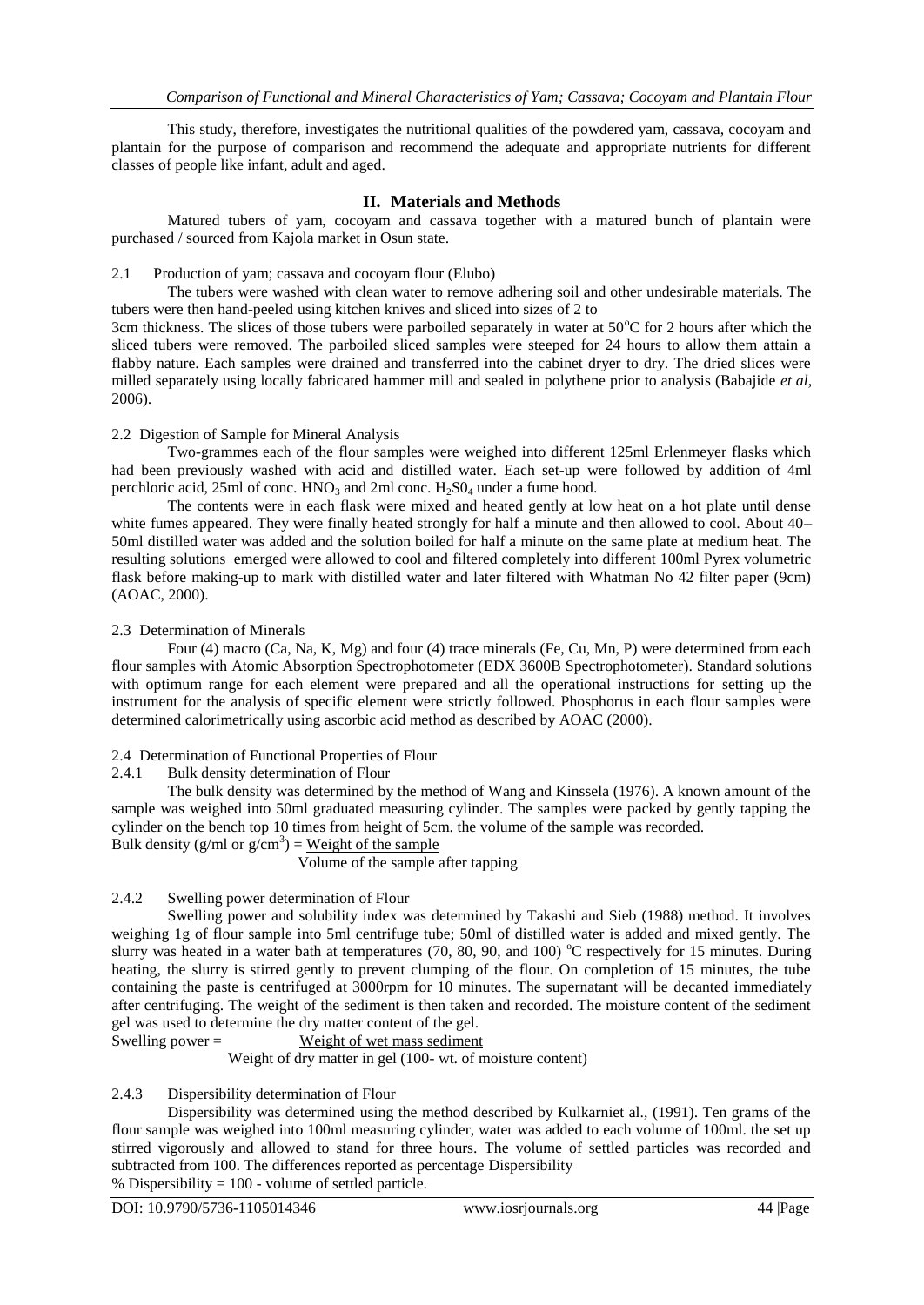#### 2.4.4 Water absorption index determination of Flour

Water absorption index was determined using the modified method of (Ruales et al., 1993). Yam Flour sample (2.5g) was suspended in 30ml distilled water at 300C in a centrifuge tube, stirred for 30 minutes intermittently and then centrifuged at 300rpm for 10 minutes. The supernatant is decanted and the weight of the gel formed was recorded. The water absorption index (WAI) was calculated as gel weight per gram dry sample Water absorption index (WAI) =  $\frac{\text{Bound water (g)} \times 100}{\text{Total water (h)} \times 100}$ 

Weight of sample

#### 2.4.5 Solubility Index Determination

Solubility for each flour samples were done by weighing 1g of each sample into 20ml distilled water in test tube. They were subjected to heating in a water bath at a temperature of  $60^{\circ}$ C for 30mins because there was no appreciable heating, they were subjected to centrifugation at 1200 rpm for 20mins and 10ml of the each supernatant were decanted and dried to constant weight. The solubility was expressed as the percentage by weight of the dissolved starch from a heated solution.

#### **III. Discussion**

Table 1 shows the selected functional properties of the four different flour samples.

Plantain flour has the highest bulk density (mass- density ratio) of 0.77 g/ml compare to 0.529 g/ml of yam flour. Cassava flour has the highest water absorption index of 74.15 % while cocoyam flour has the lowest water absorption index of 0.23%. Yam flour has a very high dispersibility value of 92.6 % compare to 45.7 % dispersibility of cocoyam flour. The solubility of plantain flour has the highest solubility value of 17.92 % while the solubility of the cassava flour is the lowest (5.22%) of the four flour samples. The swelling power of cocoyam; yam; cassava and plantain flour are arranged in a descending order (9.10; 8.20; 7.99 and 5.42)  $g/g$ 

Table 2 presents the mineral composition of four different flour samples. Sodium ion has the highest value of 473.95 mg/100g in Yam flour and lowest value of 1.135 mg/100g in Plantain flour. The low content of sodium, potassium and iron in plantain flour is in line with the work reported by USDA, 2009. Yam and Plantain flour are very rich in Potassium with 453.36 mg/100g and 445.20 mg/100g respectively. Manganese, Copper and Zinc composition are very small in the four different flour sample compared to other elemental composition. Calcium is also high in yam and cocoyam flour with 198.72 mg/100g and 135.40 mg/100g. Iron is high in Yam and plantain flour with  $3.64 \text{mg}/100g$  and  $2.96 \text{mg}/100g$  respectively compare to 0.28 mg/100g and 0.08 mg/100g of cassava and cocoyam flour samples respectively.

#### **IV. Conclusion**

The very high value of calcium mineral in yam and cocoyam flour make it a good source of food for infants in order to develop a strong bone and teeth. Plantain flour has the highest potassium content and is therefore recommended for adult people to boost their response to stimuli. Plantain flour also has low swelling power which facilitate its rate of digestion and consequently recommended for the aged people.

#### **Acknowledgements**

The authors thank the Department of Chemistry,University of Ibadan, and Prototype Engineering Development Institute, Ilesa, Nigeria for making their facilities available.

#### **References**

- [1]. Adeniji T.A. Sanni L.O, Barimalaa I,S, Hart A,D (2006). Determination of micronutrients and colour variability among newplantain and banana hybrids flours. World J. Chem.  $1(1):23 - 27$ .
- [2]. Anuonye , J.C. (2011). Soybean utilization and fortification of indigenous foods in times of climate changes. Available online: [www.interchopen.com.](http://www.interchopen.com/) ISBN 978 – 958; 307-534 -1
- [3]. Babajide, J.M., Oyewole, O.B, and Obadina, O.A (2006). An assessment of the microbial safety of dry yam (gbodo) processed in southwest Nigeria, *African Journal ofBiotechnology*, 5(2):157-161.
- [4]. IITA (2001).International Institute of Tropical Agriculture: Operation manual for the series 3 rapid visco analyzer using thermoclinefor windows. Newport scientific property Ltd.Standard Univ. Press. Stanford, CA, USA. Pp315.
- [5]. Kulkarni K.O., Kulkarni, D.N. and Ingle, U.M (1991): Sorghum malt based weaning food formulation preparation, functional properties and Nutritive Value. Food and Nutrition Bulletin.13, (14):322-327.
- [6]. Niba L.L (2003). Processing effects on susceptibility of starch to digestion in some dietary starch sources. Int. J. Food Sci. Nutr., 54, 97-109.
- [7]. Nwanekezi EC, Owuamanam CI, Ihediohanma NC, Iwouno J.O (2010). Functional, particle size and sorption isotherm of cocoyam cormel flours. Journal of nutrition, 9:973-979.
- [8]. Ruales,J., Valencia, S and Nair, B (1993).Effect of processing on the physiochemical characteristics of guinea flour.(Chenopodium guinea Wild) starch 46( 1); 13 -19.
- [9]. Sanni, L.O., Onadipe, O.O., ILONA, P., Mussagy, M.D., Abass, A. and Dixon, A.G.O. (2009). Success and Challenges of cassava enterprises in West Africa; A case study of Nigeria, Benin and Sierra Leone International Institute of Agriculture (IITA)[. www.iita.org.](http://www.iita.org/)
- [10]. Takashi, S. and Sieb,P.A.(1988)Paste and gel properties ofprime corn and wheat starches with and without native lipids.Cerealschemistry 65;47.
- [11]. (USDA, 2009). National Nutrient Database for Standard Reference[.http://www.nal.usda.gov/fric/foodcomp/plantain/.](http://www.nal.usda.gov/fric/foodcomp/plantain/)
- [12]. Wang,J.C. and Kinsella,J.E (1976).Functional property of Novel Protein Alfafa protein Journal of Food Science 4:286 -296.

DOI: 10.9790/5736-1105014346 www.iosrjournals.org 45 |Page